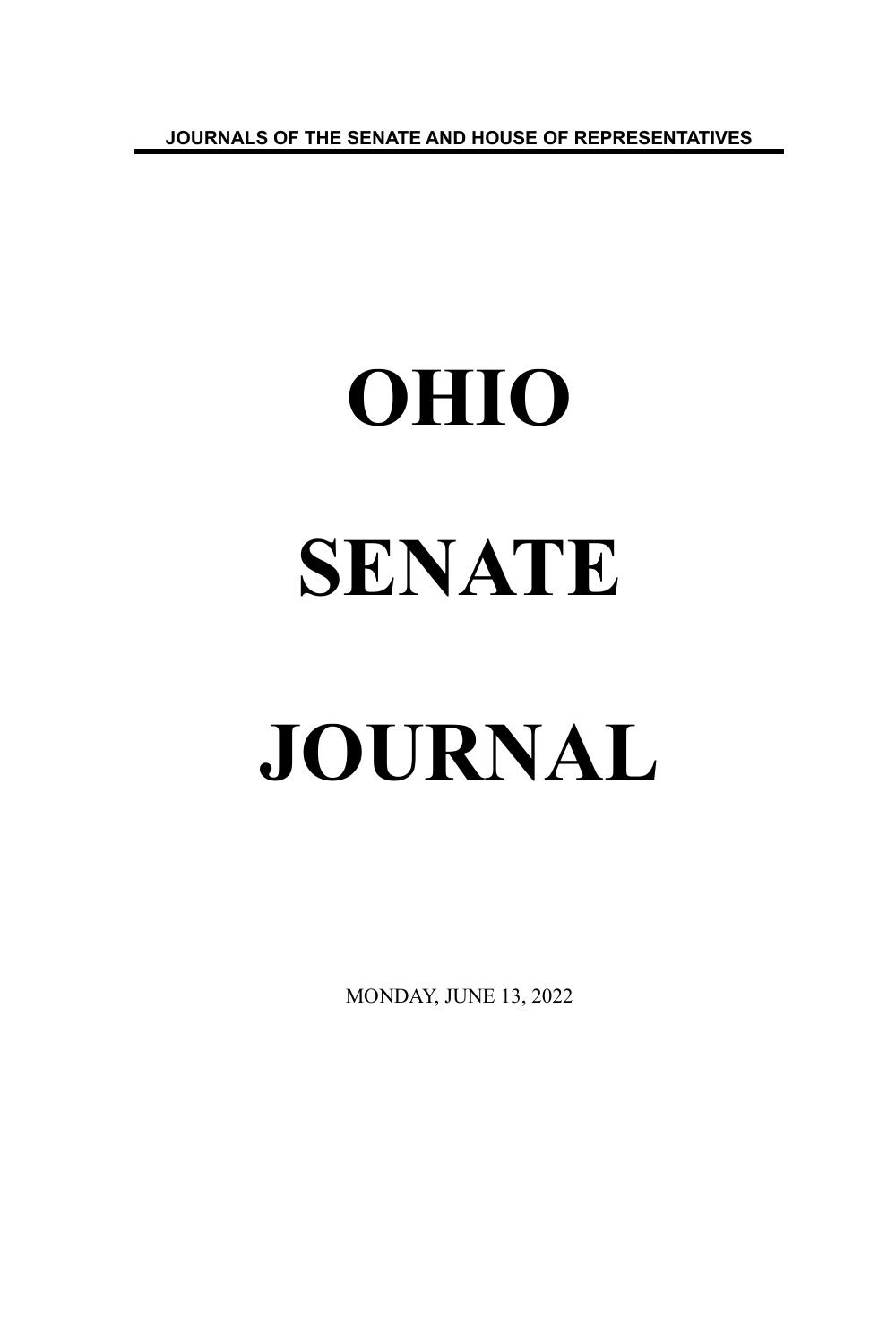## ONE HUNDRED FIFTY-EIGHTH DAY Senate Chamber, Columbus, Ohio **Monday, June 13, 2022, 9:30 a.m.**

The Senate met pursuant to adjournment.

Pursuant to Senate Rule No. 3, the Clerk called the Senate to order.

Senator Brenner was selected to preside according to the rule.

The journal of the last legislative day was read and approved.

### **INTRODUCTION AND FIRST CONSIDERATION OF BILLS**

The following bill was introduced and considered for the first time:

**S. B. No. 350 -** Senator Rulli.

To amend section 4501.21 and to enact section 4503.533 of the Revised Code to create the "Ohio Conference of Teamsters" license plate.

### **OFFERING OF RESOLUTIONS**

Pursuant to Senate Rule No. 54, the following resolutions were offered:

**S. R. No. 369** - Senator Kunze. Honoring the Dublin Girls Rugby Club as the 2022 State Champion.

**S. R. No. 370** - Senator Dolan. Honoring Logan Smith as a 2022 SkillsUSA Ohio Champion.

**S. R. No. 371** - Senators Dolan, Cirino.

Honoring Hawken School boys 4x100-meter relay team as the 2022 Division II State Champion.

**S. R. No. 372** - Senator Dolan.

Honoring Carleigh Horwath and Anthony Trapletti as 2022 SkillsUSA State Champions.

**S. R. No. 373** - Senator Dolan.

Honoring Jakob Oldenburg on winning a 2022 Division I State Track and Field Championship.

**S. R. No. 374** - Senator Kunze.

Honoring the Upper Arlington High School boys lacrosse team on winning the 2022 Division I State Championship.

The question being, "Shall the resolutions listed under the President's